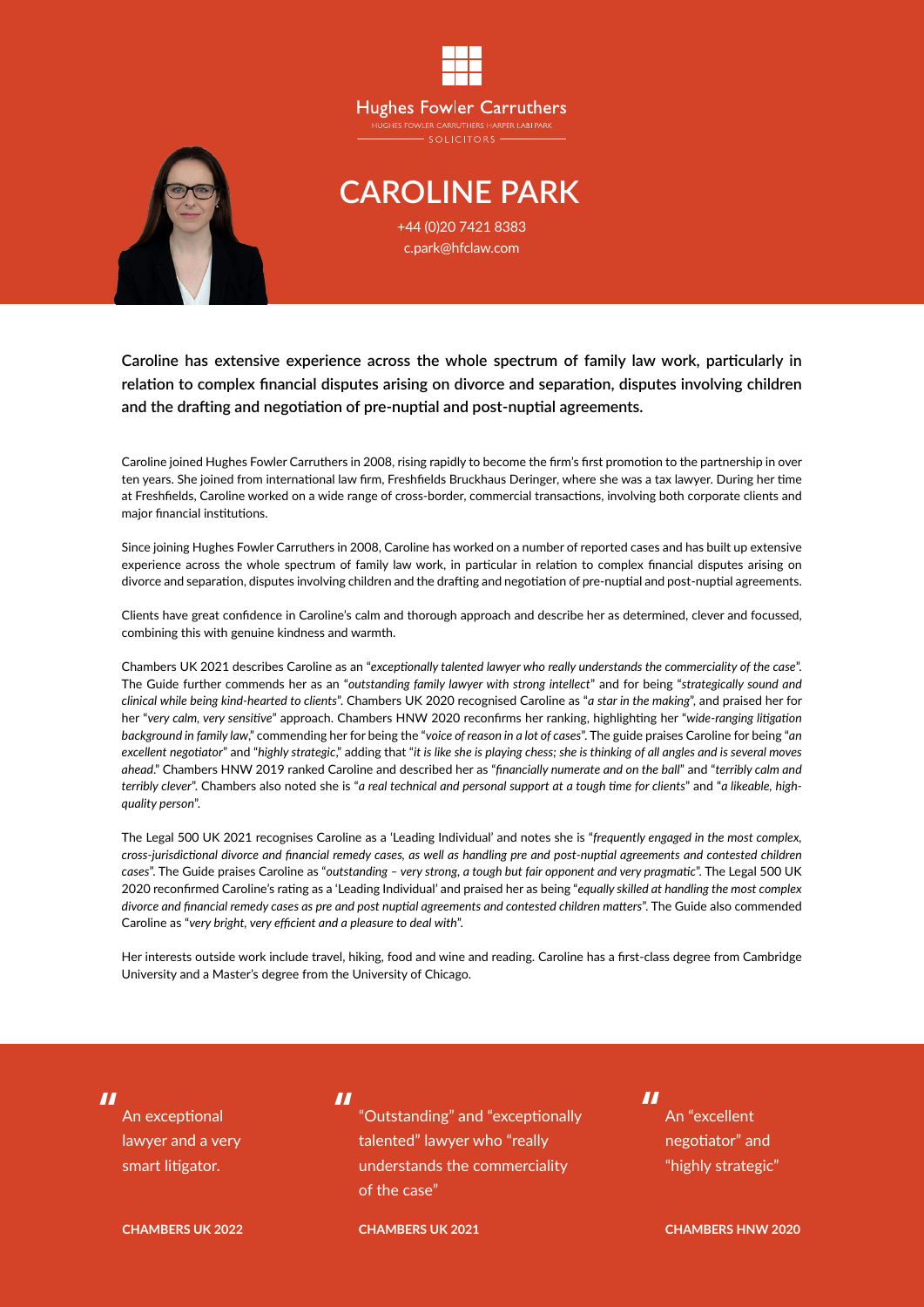

## **OUR REPORTED CASES**

We make every effort to settle cases but if litigation is necessary we are very expert in:

- Potanin v Potanina [2019] EWHC 2956 (Fam)
- Rogan v Rogan (2019] EWHC 814 (Fam)
- W v H (2019] EWFC B19
- Pierburg v Pierburg [2019] EWFC 24
- Timokhina v Timokhin [2019] EWCA Civ 1284
- AF v SF [2019] EWHC 1224 (Fam)
- MB v TB [2018] EWHC 2035 (Fam)
- Rogan v Rogan [2018] EWHC 2512 (Fam)
- AVR (Children) [2018] EWHC 2771 (Fam)
- Mantegazza v Mantegazza [2017] EWHC 3811 (Fam)
- GvS [2017] EWHC 365 (Fam)
- Bezeliansky v Bezelianskaya [2017] EWCA Civ 76
- MG v FG (Schedule 1 Application to strike out Estoppel Legal Costs Funding) [2016] EWHC 1964 (Fam)
- Juffali v Juffali [2016] EWHC 1684 (Fam)
- De Renee v Galbraith-Marten [2016] EWCA Civ 537
- TM v AH [2016] EWHC 572 (Fam)
- Estrada v Al-Juffali [2016] EWHC 213 (Fam)
- Al-Juffali v Estrada & Another [2016] EWCA Civ 176
- Work v Gray [2016] EWHC 562 (Fam)
- Work v Gray [2016] EWCA Civ 286
- BD v FD (No 2) [2016] EWHC 594 (Fam)
- Re C (Older Children Relocation) [2015] EWCA Civ 1298
- WA v Executors of the Estate of HA & Others [2015] EWHC 2233 (Fam)
- Gray v Work [2015] EWHC 834 (Fam)
- Arif v Anwar [2015] EWHC 124 (Fam)
- BD v FD (Maintenance) [2014] EWHC 4443 (Fam)
- Arif v Anwar [2014] EWHC 4669 (Fam)
- Luckwell v Limata [2014] EWHC 1035 (Fam)
- Luckwell v Limata [2014] EWHC 502 (Fam)
- MvW [2014] EWHC 925 (Fam)
- Evans v Evans [2013] EWHC 506 FAM
- Young v Young [2013] EWHC 34 (Fam)
- Tchenguiz-Imerman v Imerman [2013] 3627 (Fam)
- Mohan v Mohan [2013] EWCA Civ 586
- Arif v Anwar & Anor [2013] EWCH 624 (Fam)
- Mohan v Mohan [2013] EWCA Civ 586
- Tchenguiz-Imerman v Imerman [2012] EWCH 4277 (Fam)
- Evans v Evans [2012] EWCA Civ 1293
- Sofia Arif v (1) Arif Anwar Zar (2) Raziz Rehan [2012] EWCA Civ 986
- Av (1) B (2) C [2012] EWCA Civ 285
- Vv V [2011] EWHC 1190 (Fam)
- Ilya Golubovich v Elena Golubovich [2011] EWCA Civ 479
- Elena Golubovich v Ilya Golubovich [2011] EWCA Civ 528
- Golubovich v Mirimskaya [2010] EWCA Civ 1519
- Marano v Marano [2010] EWCA Civ 119
- Ahmed v Khan [2010] EWCA Civ 290